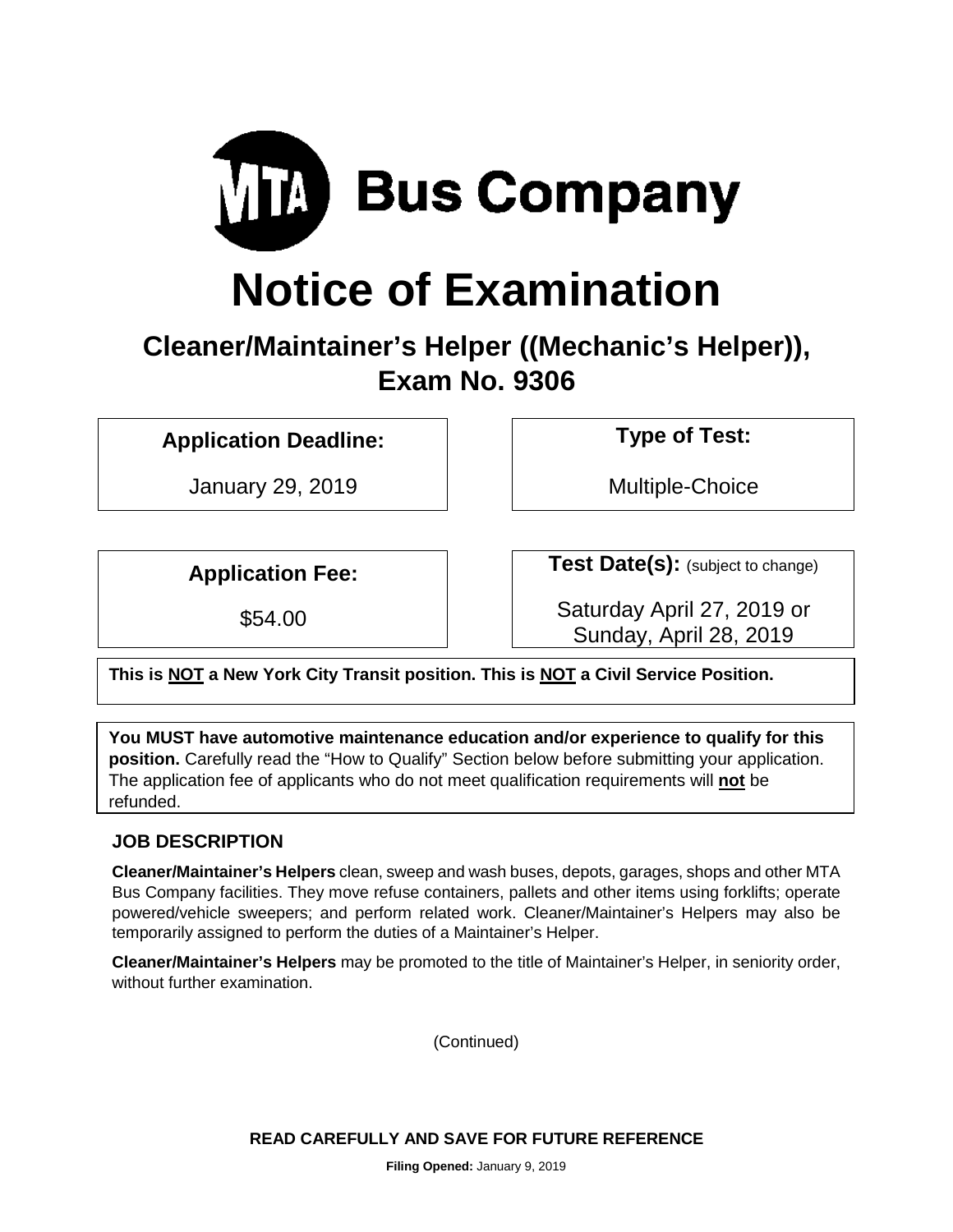#### **JOB DESCRIPTION** (Continued)

Maintainer's Helpers assist in the maintenance, installation, inspection, testing, alteration and repair of buses and electromechanical equipment. They clean and lubricate bus parts; move bus parts and equipment using forklifts, hi-los, hoists, hand-trucks and conveyors; measure tire pressure and change flat tires; check and maintain fluid levels of engine oil, batteries, radiators and windshield washer reservoirs; fuel buses; drain waste oil; sandblast parts; drive buses and trucks; and perform related work.

Some of the physical activities performed and environmental conditions experienced are: working outdoors in all weather conditions; walking on slippery surfaces; reading gauges in dimly-lit areas; climbing and descending ladders; wearing goggles, gloves and a face mask; using both hands to work overhead for extended periods of time; responding to audible signals (i.e.: alarms, bells, horns, whistles); responding to visual signals; distinguishing colors; using manual equipment; and lifting and carrying heavy equipment.

**Special Working Conditions:** Cleaner/Maintainer's Helpers may be required to work various shifts including nights, Saturdays, Sundays and holidays.

(This brief description does not include all of the duties of this position.)

# **SALARY AND BENEFITS**

The current minimum salary for Cleaner/Maintainer's Helper is \$17.3263 per hour for a 40-hour week increasing to \$28.8771 in the sixth year of service. These rates are subject to change. The benefits of this position include, but are not limited to, night and weekend salary differentials, paid holidays, vacation and sick leave, a comprehensive medical plan and a pension plan.

#### **HOW TO QUALIFY**

**Education and Experience Requirements:** By the **last day of the Application Period,** you must meet the following requirements:

- 1. Two years of full-time experience performing or assisting in the performance of inspections, installations, alterations, maintenance, testing or repairs of bus, truck, automotive, aircraft or marine vessel electro- mechanical components including bodies, engines, transmissions, brakes, electrical or air conditioning systems, or related components or systems; or
- 2. Graduated from a vocational high school with a major course of study in automotive, aircraft or marine vessel maintenance or a closely related field. This school must be approved by a state's Department of Education or comparable agency; or
- 3. Graduated from a recognized trade school or technical school with a major course of study in auto- mechanics, aircraft or marine vessel maintenance or a closely related field, totaling at least 600 hours. This school must be approved by a state's Department of Education or comparable agency; or
- 4. An AAS degree or higher from an accredited college or university in auto-mechanics, aircraft or marine vessel maintenance or a closely related field. Accreditation must be by a regional, national, professional or specialized agency recognized as an accrediting body by the U.S. Secretary of Education or by the Council for Higher Education Accreditation (CHEA).

(Continued)

#### **READ CAREFULLY AND SAVE FOR FUTURE REFERENCE**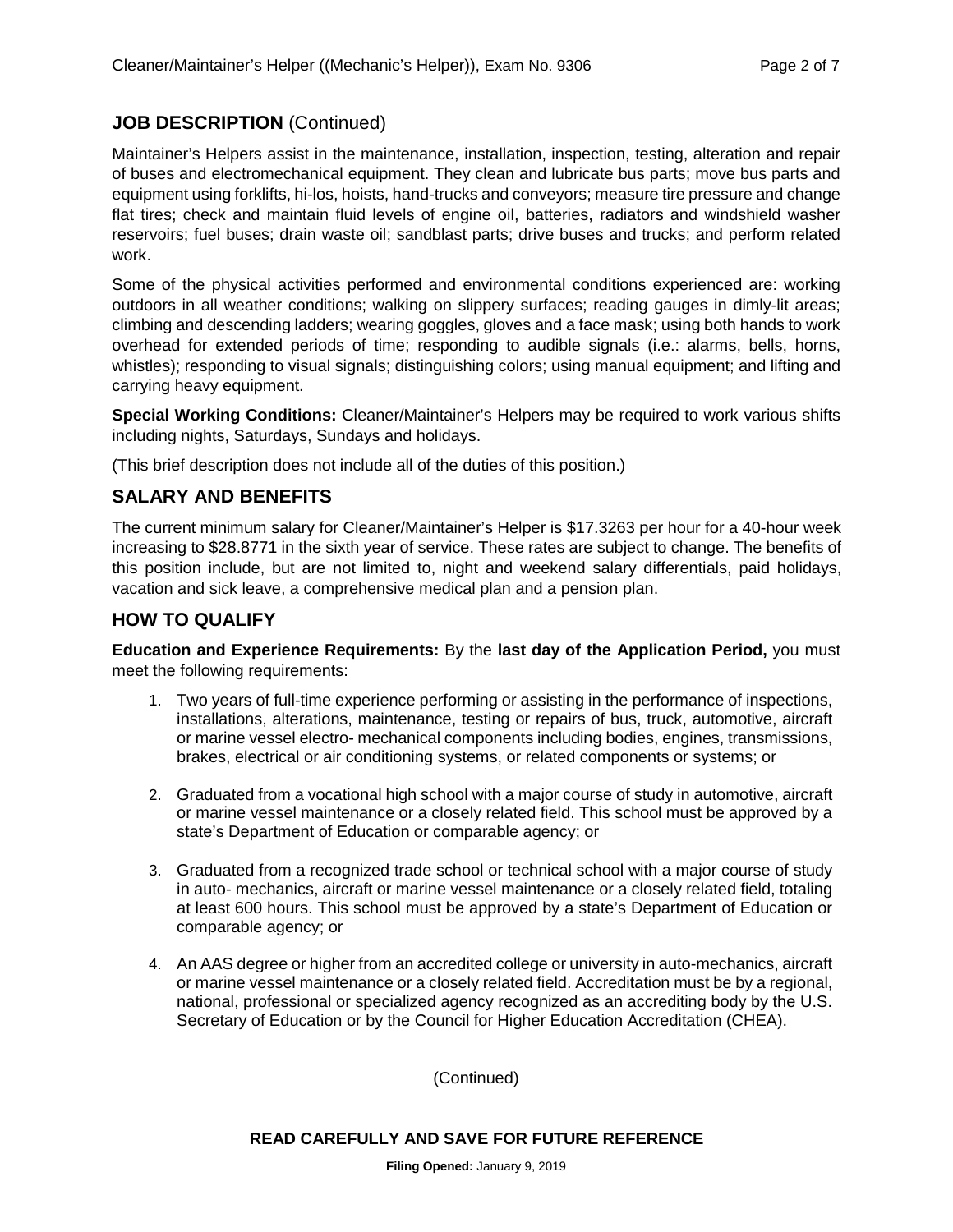#### **HOW TO QUALIFY**(Continued)

You are responsible for determining whether you meet the qualification requirements for this examination prior to submitting the *Application*. You may be given the test before we determine if you meet the qualification requirements. If you are marked "Not Qualified," your application fee will **not** be refunded and you will **not** receive a score.

You will be required to indicate if you met the education and experience requirements on the date that you are scheduled to take the multiple-choice test. You may also be required to complete additional forms in regards to your education and experience at the time of appointment. You will be given the multiple-choice test before we verify your qualifications for this examination. You are responsible for determining whether you meet the qualification requirements for this examination prior to submitting the *Application*. If you are marked "Not Qualified," your application fee will **not** be refunded and you will **not** receive a score.

**Foreign Education Fact Sheet (required only if you need credit for your foreign education for this examination):** If you were educated outside the United States, you must have your foreign education evaluated to determine its equivalence to education obtained in the United States. The services that are approved to make this evaluation, as well as instructions on how to submit this evaluation are listed in the *Foreign Education Fact Sheet* included with your application packet. When you contact the evaluation service, ask for a "document-by-document" (general) evaluation of your foreign education.

#### **REQUIREMENTS TO BE APPOINTED**

**Driver License Requirement:** At the time of appointment, you must possess either:

- 1. A Class B Commercial Driver License (CDL) valid in the State of New York with a passenger endorsement and no disqualifying restrictions that would preclude the performance of the duties of this title; or
- 2. A Motor Vehicle Driver License valid in the State of New York and a Learner Permit for a Class B CDL valid in the State of New York with a passenger endorsement and no disqualifying restrictions.

If you qualify under "2" above, your appointment will be subject to the receipt of a Class B CDL valid in the State of New York with a passenger endorsement and no disqualifying restrictions at the end of a special training course in bus operation. If you fail to successfully complete the special training course in bus operation, including the receipt of a Class B CDL valid in the State of New York with a passenger endorsement and no disqualifying restrictions, your employment will be terminated. If you have serious moving violations, a license suspension or an accident record, you may be disqualified.

The Class B Commercial Driver License (CDL) with passenger endorsement and no disqualifying restrictions must be maintained for the duration of your employment in the title. Such license and/or Learner Permit must not include any restrictions which would preclude the performance of Cleaner Maintainer's Helper ((Mechanic's Helper)).

**Commercial Motor Vehicle Driving Experience in the Military or New York National Guard**: If you are an active member or former member (discharged in the past year) of the military or New York National Guard and have experience driving a Commercial Motor Vehicle in the military or New York National Guard, you may be eligible for a waiver of the New York State commercial driving skills test through the New York State Department of Motor Vehicles. If you believe that you may be eligible for this waiver, you must apply for the waiver through the New York State Department of Motor Vehicles.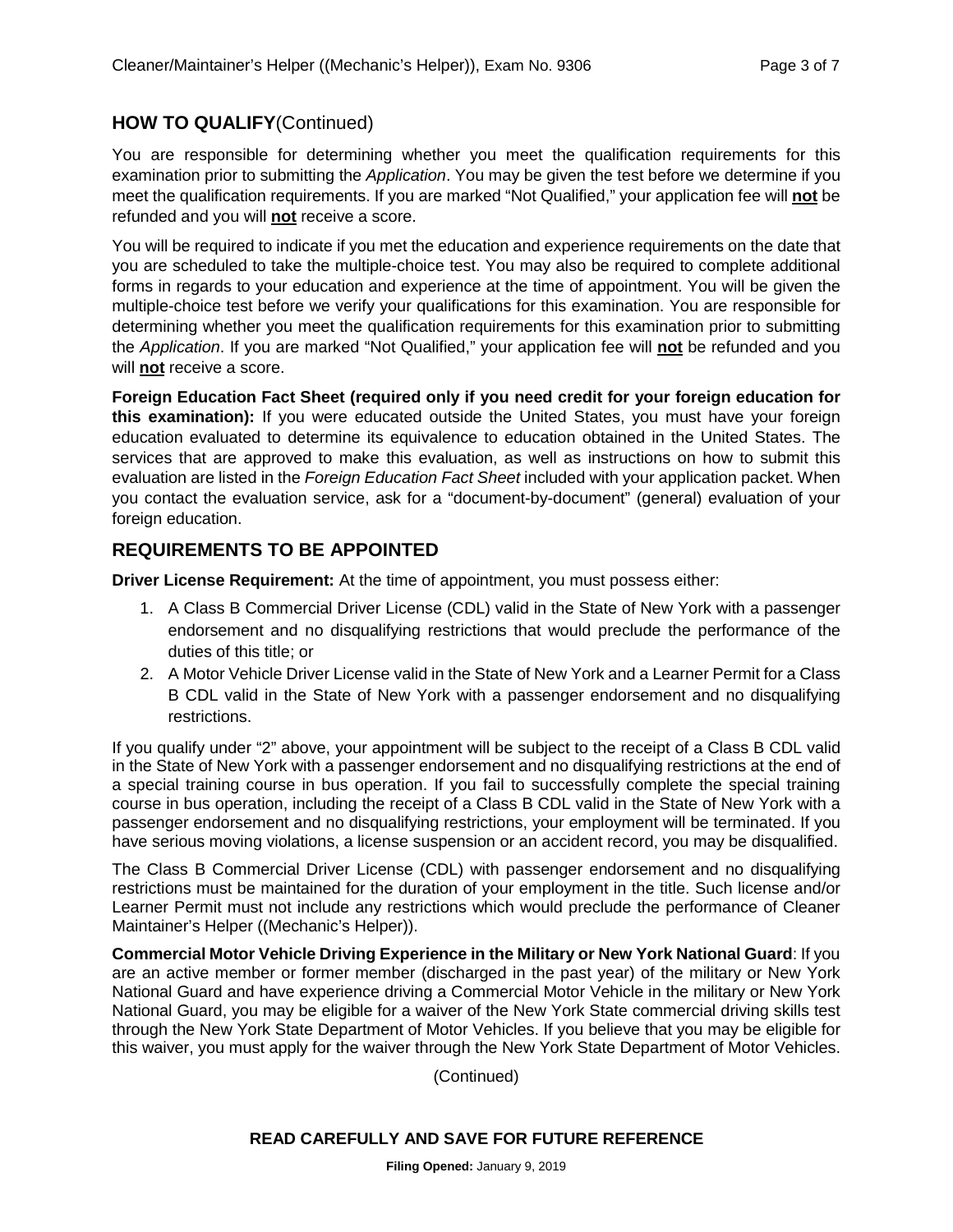#### **REQUIREMENTS TO BE APPOINTED**(Continued)

**Character Requirement:** Proof of good character and satisfactory background are absolute prerequisites to appointment. The following are some of the factors considered as grounds for disqualification: (a) conviction of an offense, the nature of which indicates lack of good moral character or disposition toward violence or disorder; (b) repeated convictions where such convictions indicate a disrespect for the law; (c) discharge from employment where such discharge indicates poor behavior or an inability to follow rules and disciplinary guidelines; (d) previous unsatisfactory employment history with the Metropolitan Transportation Authority (MTA), or another public employer; (e) dishonorable discharge from the Armed Forces; (f) previous misrepresentation of identity; and (g) previous misrepresentation of authority to work in the United States.

**Medical Requirement:** Medical guidelines have been established for the position of Cleaner/Maintainer's Helper. You will be examined to determine whether you can perform the essential functions of the position. Where appropriate, a reasonable accommodation will be provided for a person with a disability to enable him or her to perform the essential functions of the job.

**Drug Screening Requirement:** You must pass a drug screening in order to be appointed, and if appointed, you will be subject to random drug and alcohol tests for the duration of your employment. Additionally, if you have tested positive on a drug or alcohol test or had a refusal to test during preemployment or while employed by a Federal DOT-regulated employer during the applicable period, you must have completed the Return-to-Duty process required by federal law in order to be appointed to this safety-sensitive position.

**Residency:** New York City residency is not required for this position.

**English Requirement:** You must be able to understand and be understood in English.

**Proof of Identity:** Under the Immigration and Reform Control Act of 1986, you must be able to prove your identity and your right to obtain employment in the United States prior to employment with MTA Bus Company.

#### **HOW TO OBTAIN AN APPLICATION**

During the application period, you may obtain an *Application* for this examination online at <http://mta.info/nyct/hr/appexam.htm> or in person at the MTA Exam Information Center as indicated below.

**MTA Exam Information Center:** Open Monday through Friday, from 9 AM to 3 PM, in the lobby at 180 Livingston Street, Brooklyn, New York. Directions: take the A, C, F or R trains to the Jay Street-Metro Tech Station, or the 2, 3, or the G train to the Hoyt Street Station. The MTA Exam Information Center will be closed on Monday, January 21, 2019 in observance of Martin Luther King's Day.

# **HOW TO SUBMIT AN APPLICATION AND PAY THE APPLICATION FEE**

If you believe you meet the requirements in the "How to Qualify" section, submit an application online unless you are requesting a Fee Waiver. Applicants who wish to request a Fee Waiver should refer to the "How to Submit an Application When Requesting a Fee Waiver" section below. *Applications* will **not** be accepted in person.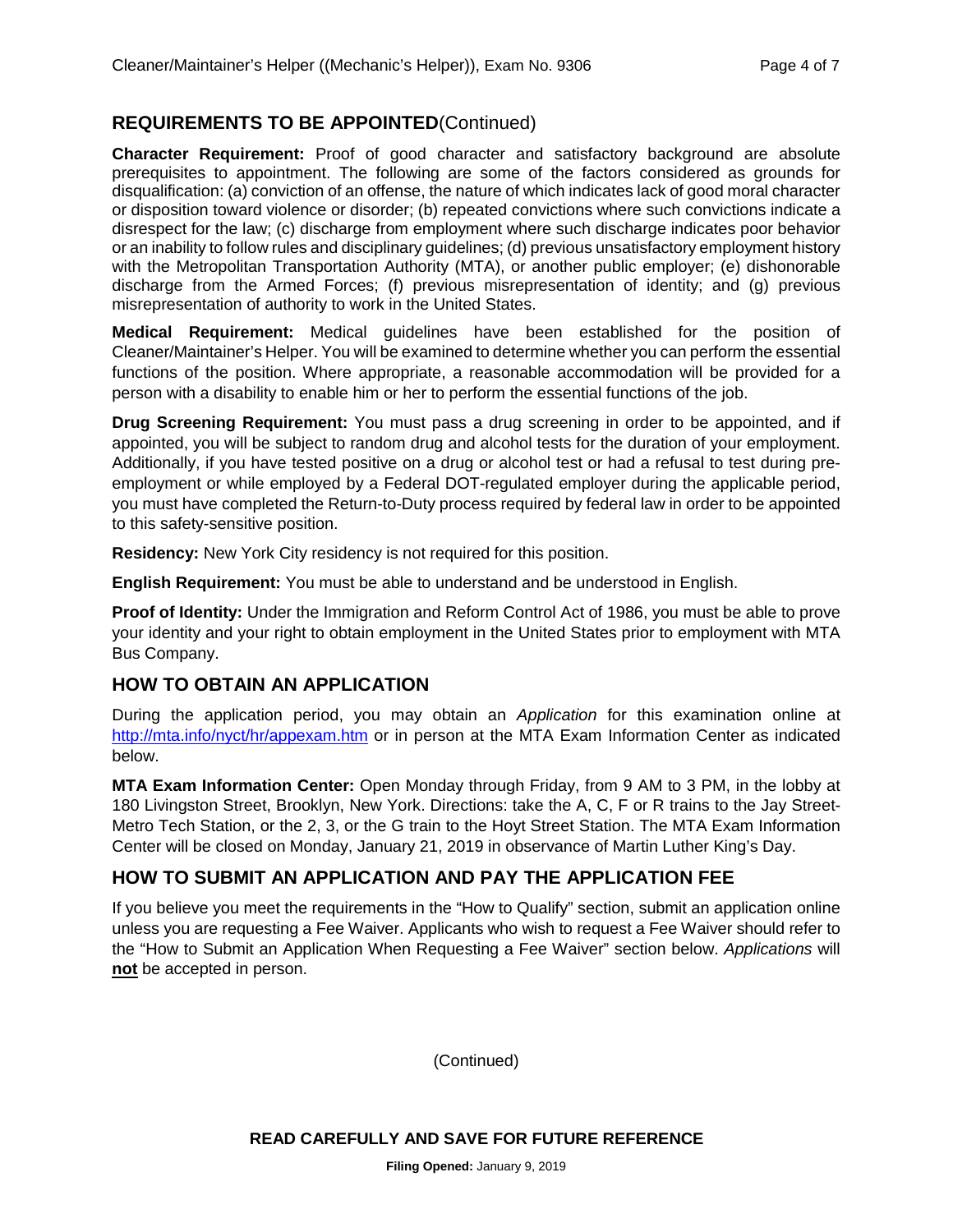#### **HOW TO SUBMIT AN APPLICATION AND PAY THE APPLICATION FEE** (Continued)

#### **Online Applications**:

- 1. Apply using<http://mta.info/nyct/hr/appexam.htm> by the last day of the application period.
- 2. Log into your existing account or create a new account online to apply.
- 3. Follow the steps to submitting an application.
- 4. A confirmation number will appear on the same page after submitting your Application.
- 5. Below the confirmation number, a Pay Examination Fee button will appear for you to click to open the payment page.
- 6. A major credit card or a bank card associated with a bank account must be used when paying the application fee.
- 7. You will be sent a confirmation email after you submit payment for the application fee.

Save your confirmation numbers for future reference and proof of filing an *Application.*

Computers with internet access are available on a limited basis at branches of the New York Public Library, the Brooklyn Library and the Queens Library to patrons with a valid library card.

**Application Fee:** This fee is generally not refundable. Under special circumstances, you may be entitled to a refund. You should refer to the Department of Citywide Administrative Services ("DCAS") General Exam Regulations to determine if you are entitled to a refund prior to requesting a refund. You can refer to the bottom of the last page of the Notice of Examination for instructions on how to obtain a copy of the DCAS General Exam Regulations.

#### **HOW TO SUBMIT AN APPLICATION WHEN REQUESTING A FEE WAIVER**

Applicants who wish to request a fee waiver must obtain an *Application* in person at the MTA Exam Information Center as indicated above and must submit the *Application* and required forms by mail to the address in the "Correspondence" section below **by the last day of the application period**.

MTA New York City Transit will not accept applications in person. Additional information on how to request an application fee waiver is available with the *Application.*

#### **ADMISSION LETTER**

An *Admission Letter* will be mailed to you about 10 days before the first date of the multiple-choice test. If you do not receive an *Admission Letter* at least 4 days before this date, you may obtain a duplicate letter at the MTA Exam Information Center (as indicated above). A paper copy of the *Admission Letter* is your ticket for admission to the test.

Applicants **must** keep their mailing address **up to date**. Please refer to the Correspondence section below for instructions on how to update your address and other contact information.

#### **THE TEST**

You will be given a competitive multiple choice test. A score of at least 70% is required to pass this test. Your score on this test will determine your place on the eligible list.

The multiple-choice test may include questions on: proper selection and use of tools and equipment of the automotive trade; reading and understanding written material such as bulletins, manuals and labels; reading meters and performing basic shop mathematics; understanding basic automotive and mechanical theory; knowledge of safe work practices and procedures; and other related areas.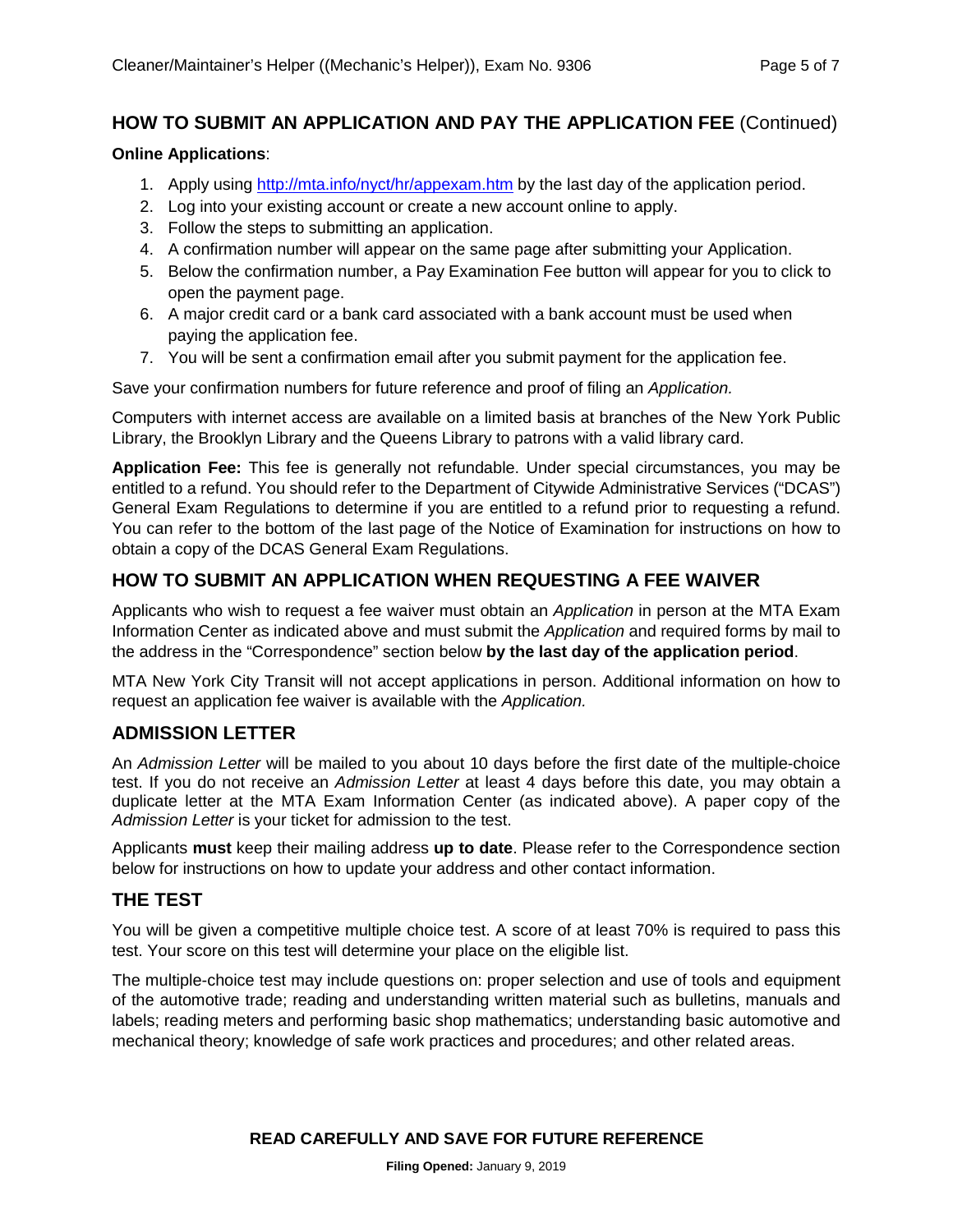#### **TEST ADMINISTRATION GUIDELINES**

**Warning:** You are not permitted to enter the test site with cellular phones, smart watches, beepers, pagers, cameras, portable media players, or other electronic devices. Calculators are permitted; however, they must be hand-held, battery or solar powered, numeric only. Calculators with functions other than addition, subtraction, multiplication and division are prohibited. Electronic devices with an alphabetic keyboard, word processing, or data recording capabilities, such as planners, organizers, etc., are prohibited. If you use any of these devices in the building at any time before, during, or after the test, you may **not** receive your test results, your test score may be nullified, and your application fee will **not** be refunded.

You may not have any other person, including children, present with you while you are being processed for or taking the test, and no one may wait for you inside of the test site while you are taking the test.

**Required Identification: You are required to bring one (1) form of valid (non-expired) signature and photo bearing identification to the test site**. The name that was used to apply for the exam must match the first and last name on the photo ID. A list of acceptable identification documents is provided below**. If you do not have an acceptable ID, you may be denied testing.** Acceptable forms of identification (bring one) are as follows: State issued driver's license, State issued identification card, US Government issued Passport, US Government issued Military Identification Card, US Government issued Alien Registration Card, Employer ID with photo, IDNYC, or Student ID with photo.

Leaving: You must leave the test site once you finish the test. If you leave the test site after being fingerprinted but before finishing the test, you will not be permitted to re-enter. If you disregard this instruction and re-enter the test site, you may not receive your test results, your test score may be nullified, and your application fee will not be refunded.

#### **THE TEST RESULTS**

If you pass the multiple-choice test, your name will be placed in final score on an eligible list and you will be given a list number. You will be notified by mail of your test results. If you meet all requirements and conditions, you will be considered for appointment when your name is reached on the eligible list.

**There will also be a qualifying Education and Experience Test.** If you pass the multiple-choice test, your Education and Experience Test Paper will be rated as vacancies occur. If you pass the qualifying education and experience test and meet all requirements and conditions, you will be considered for appointment when you name is reached on the eligible list. However, based on the projected number of vacancies, it is possible that not all candidates who pass the multiple-choice test will have their Education and Experience Test Paper rated.

# **SPECIAL ARRANGEMENTS**

**Special Test Accommodations:** If you plan to request special testing accommodations due to disability or an alternate test date due to your religious belief, follow the instructions included with your *Application* and mail your request to the address found in the "Correspondence" section below no later than 30 days prior to the first scheduled test date.